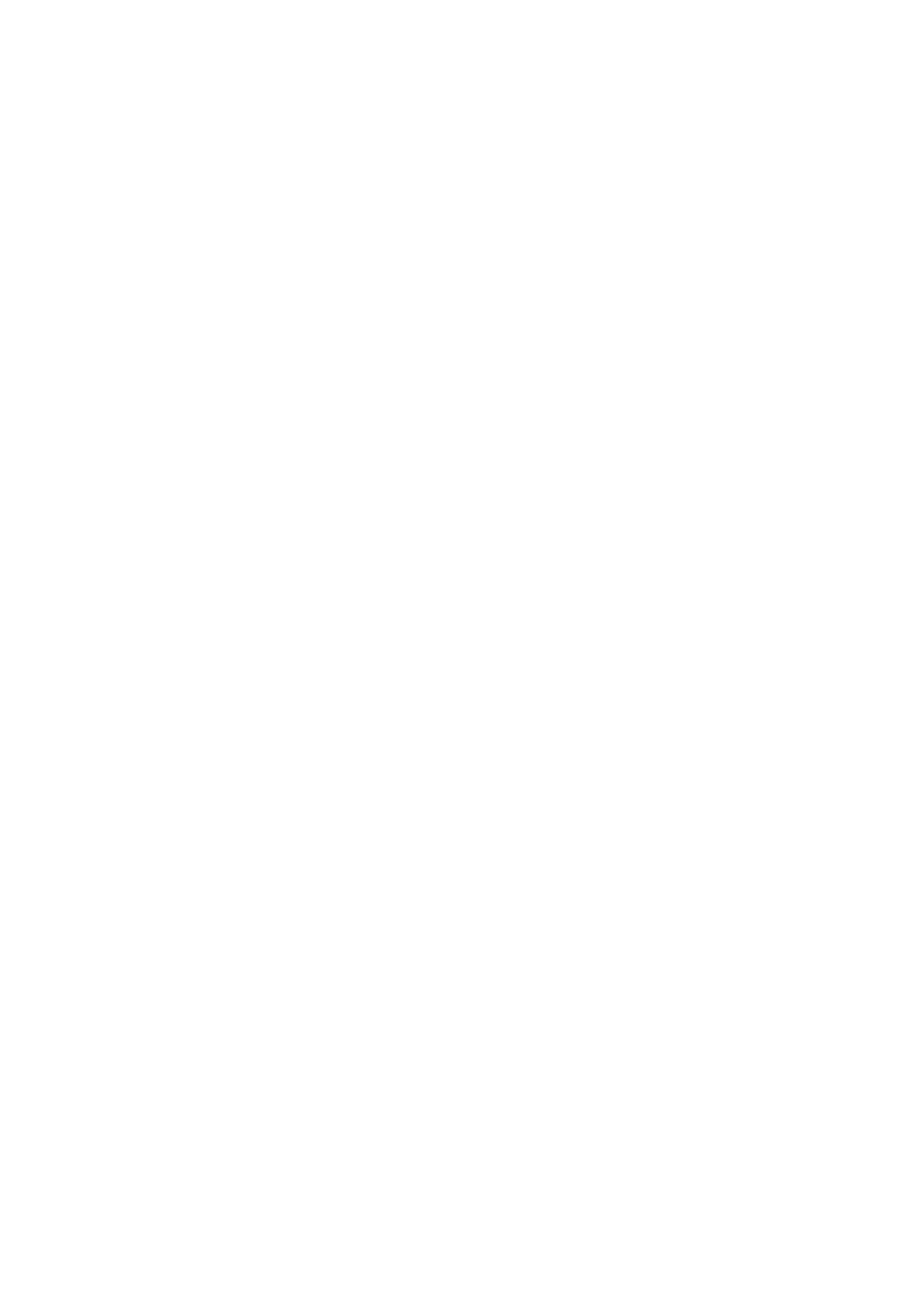Western Australia

# Restraint of Debtors Regulations 1986

# **Contents**

| 1.  | Citation                                |   |
|-----|-----------------------------------------|---|
| 2.  | Commencement                            |   |
| 2A. | Term used in these regulations          |   |
| 3.  | Application for warrant                 |   |
| 4.  | Warrant                                 |   |
| 5.  | Summons                                 |   |
| 6.  | Endorsement of summons                  | 2 |
| 7.  | Certain notice to be given by applicant | 2 |
| 8.  | Notice on release                       | 3 |
| 9.  | Orders                                  | 3 |
| 10. | Revocation of order for release         | 3 |
| 11. | Application for restraining order       | 3 |
| 12. | Money                                   | 3 |
| 13. | Fees                                    |   |
| 14. | Offence and penalty                     | 4 |
|     | <b>Schedule</b>                         |   |
|     | <b>Notes</b>                            |   |

# Compilation table 14

# Defined terms

As at 01 Aug 2007 Version 01-c0-08 page i Published on www.legislation.wa.gov.au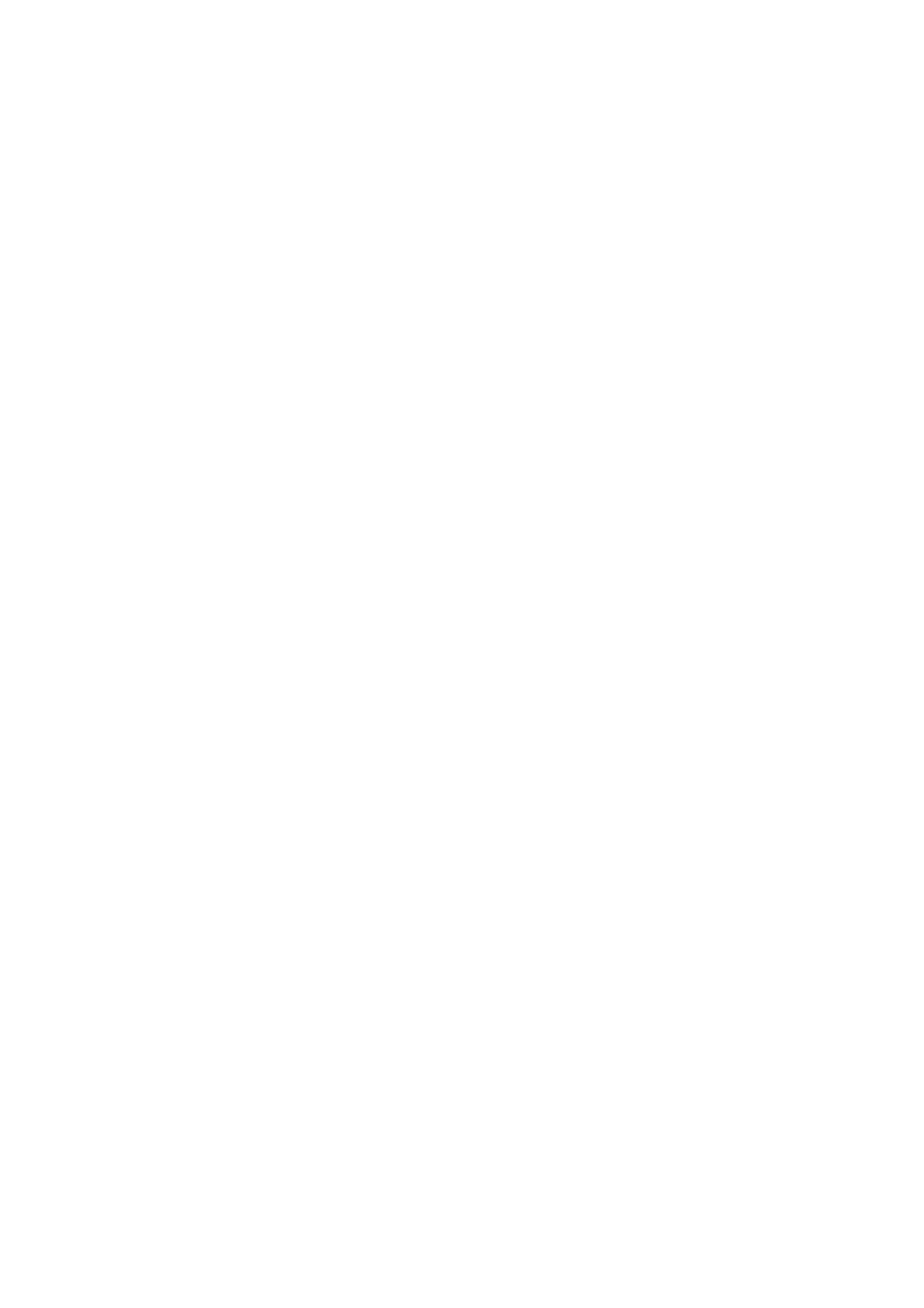Western Australia

Restraint of Debtors Act 1984

# Restraint of Debtors Regulations 1986

# 1. Citation

 These regulations may be cited as the Restraint of Debtors Regulations  $1986<sup>1</sup>$ .

# 2. Commencement

 These regulations shall take effect on the coming into operation of the Restraint of Debtors Act 1984<sup>1</sup>.

# 2A. Term used in these regulations

 In these regulations section means section of the Act.

[Regulation 2A inserted: Gazette 28 Apr 2005 p. 1766.]

# 3. Application for warrant

 An application for a warrant to issue for the arrest of a debtor under section 5, shall be in the form of Form 1 in the Schedule.

# 4. Warrant

 A warrant issued in accordance with section 6 shall be in the form of Form 2 in the Schedule and shall —

 (a) require the person executing the warrant to forthwith take the debtor to the nearest police station;

As at 01 Aug 2007 Version 01-c0-08 page 1 Published on www.legislation.wa.gov.au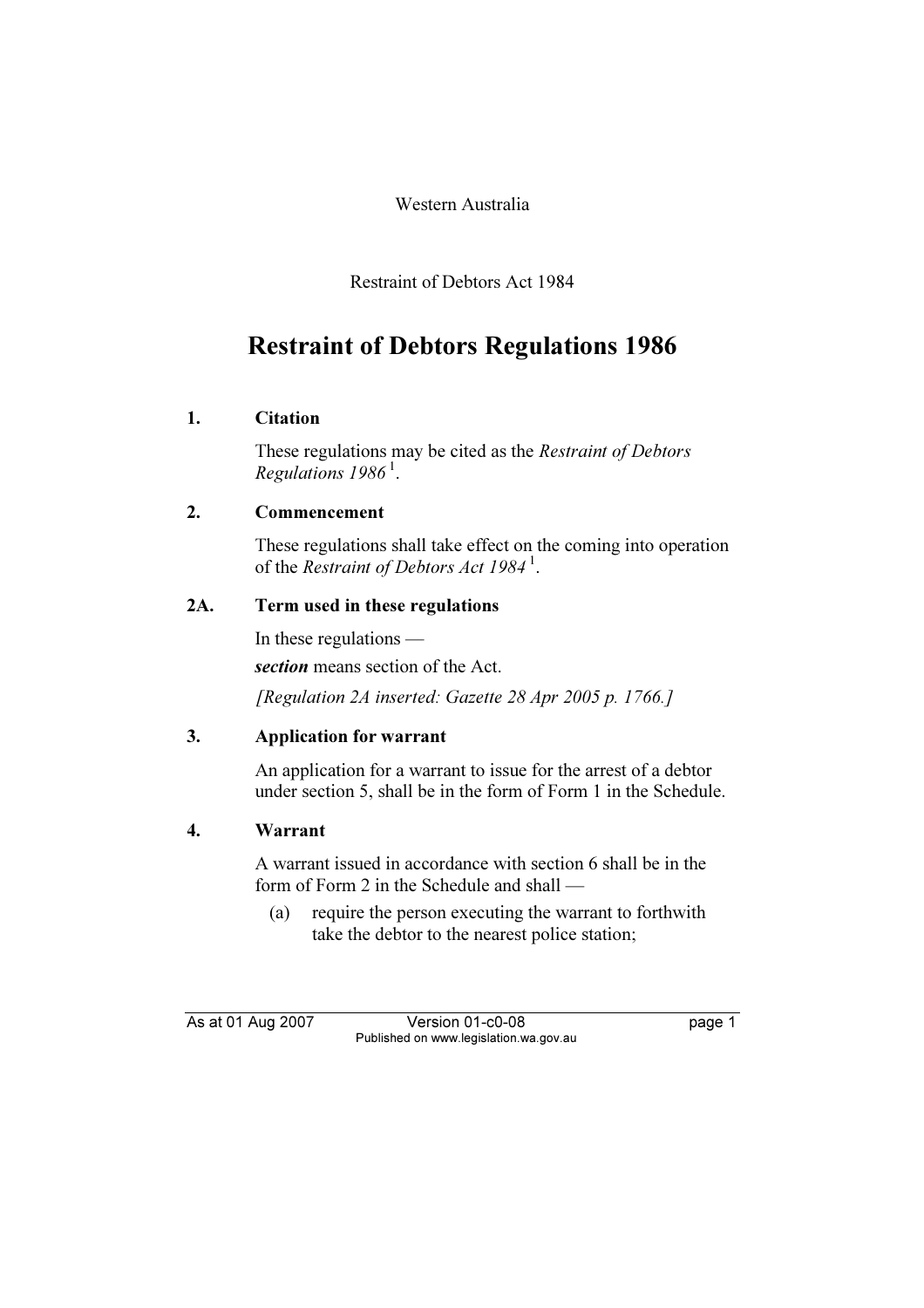| require the officer in charge of the police station in   |
|----------------------------------------------------------|
| which a debtor is lodged to cause the debtor to be dealt |
| with in accordance with section 12;                      |

 (c) set out conditions on which the debtor may be released from custody in accordance with section 13.

### 5. Summons

 A summons issued in accordance with section 6 shall be in the form of Form 3 in the Schedule and shall —

- (a) advise the debtor named in the application that failure to attend in response to the summons may result in a warrant being issued for the arrest of the debtor;
- (b) set out the manner in which appearance on the summons may be avoided in accordance with section 10.

# 6. Endorsement of summons

 The copy of a summons lodged in the registry of a court in accordance with section 8 shall be endorsed to the effect —

- (a) that the summons was served personally on the debtor named in the summons on a specified date being not less than 7 days before the day he is summoned to appear; and
- (b) that the summons was accompanied by a copy of the application upon which the summons was issued and every affidavit in support of the application.

# 7. Certain notice to be given by applicant

 (1) Where a debtor tenders, or gives security for the payment of, the amount of money specified in a summons issued under section 6 before the time so specified for his appearance, the applicant shall give notice to that effect to the court specified in the summons, in the form of Form 4 in the Schedule.

page 2 Version 01-c0-08 As at 01 Aug 2007 Published on www.legislation.wa.gov.au

|  | M.<br>v |
|--|---------|
|  |         |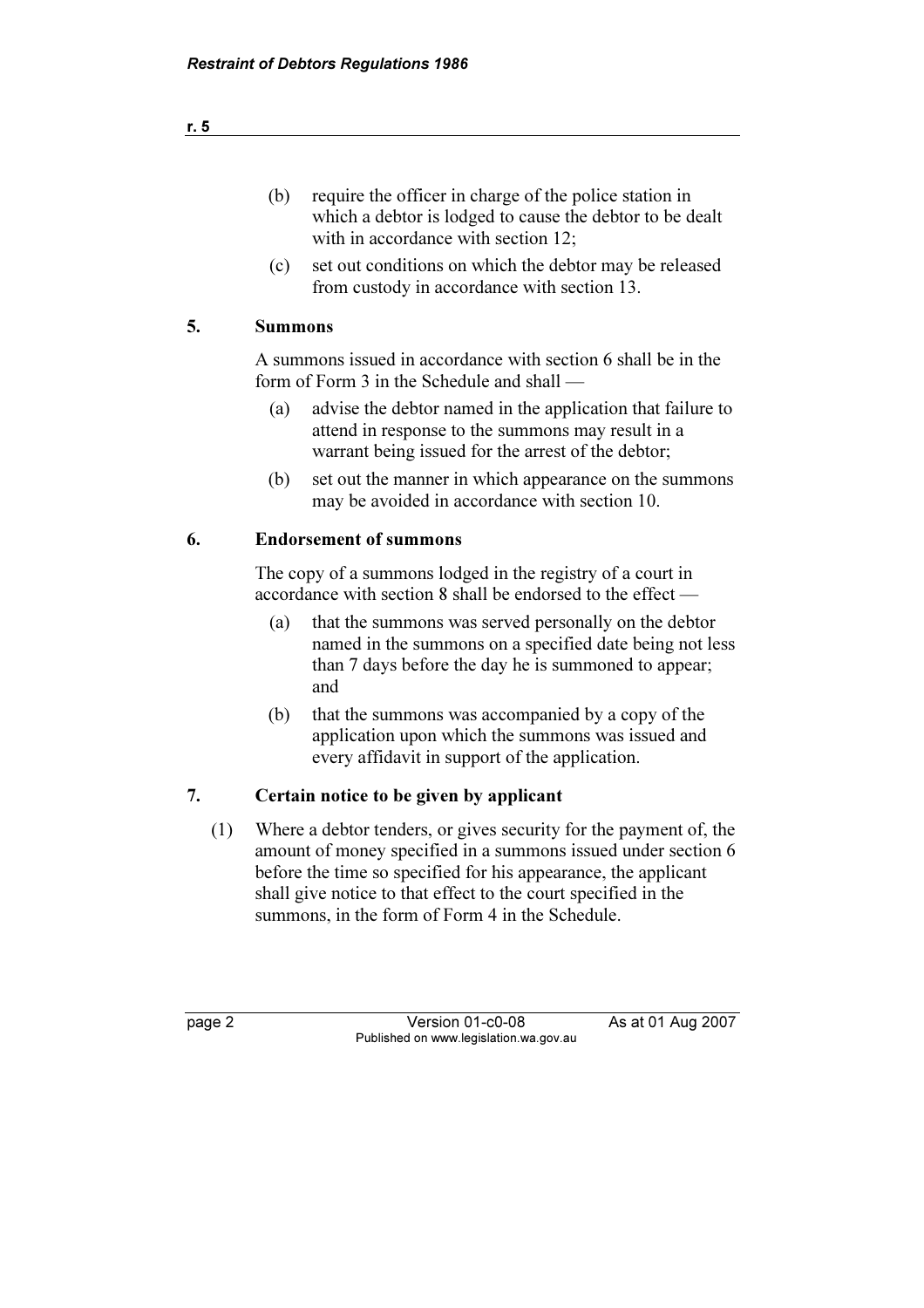(2) Where a debtor tenders or gives security for the payment of the amount of money specified in a warrant that has not been executed the applicant shall give written notice to that effect to the officer in charge of the police station to whom the warrant had been delivered.

# 8. Notice on release

 An officer in charge of a police station who releases a debtor from custody under section 13 shall notify the court specified in the warrant in the form of Form 5 in the Schedule.

[Regulation 8 amended: Gazette 28 Apr 2005 p. 1766.]

# 9. Orders

 An order by a court under sections 14, 16, 18, 19, 20 or 22 may be in the form of Form 6 in the Schedule with such alterations as are appropriate to the case.

[Regulation 9 amended: Gazette 28 Apr 2005 p. 1766.]

# 10. Revocation of order for release

 Where a court revokes an order pursuant to which a debtor was released, the order of revocation may be in the form of Form 7 in the Schedule.

[Regulation 10 amended: Gazette 28 Apr 2005 p. 1767.]

# 11. Application for restraining order

 An application for a restraining order under section 17 shall be in the form of Form 8 in the Schedule.

[Regulation 11 amended: Gazette 28 Apr 2005 p. 1767.]

# 12. Money

 (1) Money received by a police officer shall be paid forthwith to a registrar at the nearest registry of the Magistrates Court.

As at 01 Aug 2007 Version 01-c0-08 page 3 Published on www.legislation.wa.gov.au

r. 8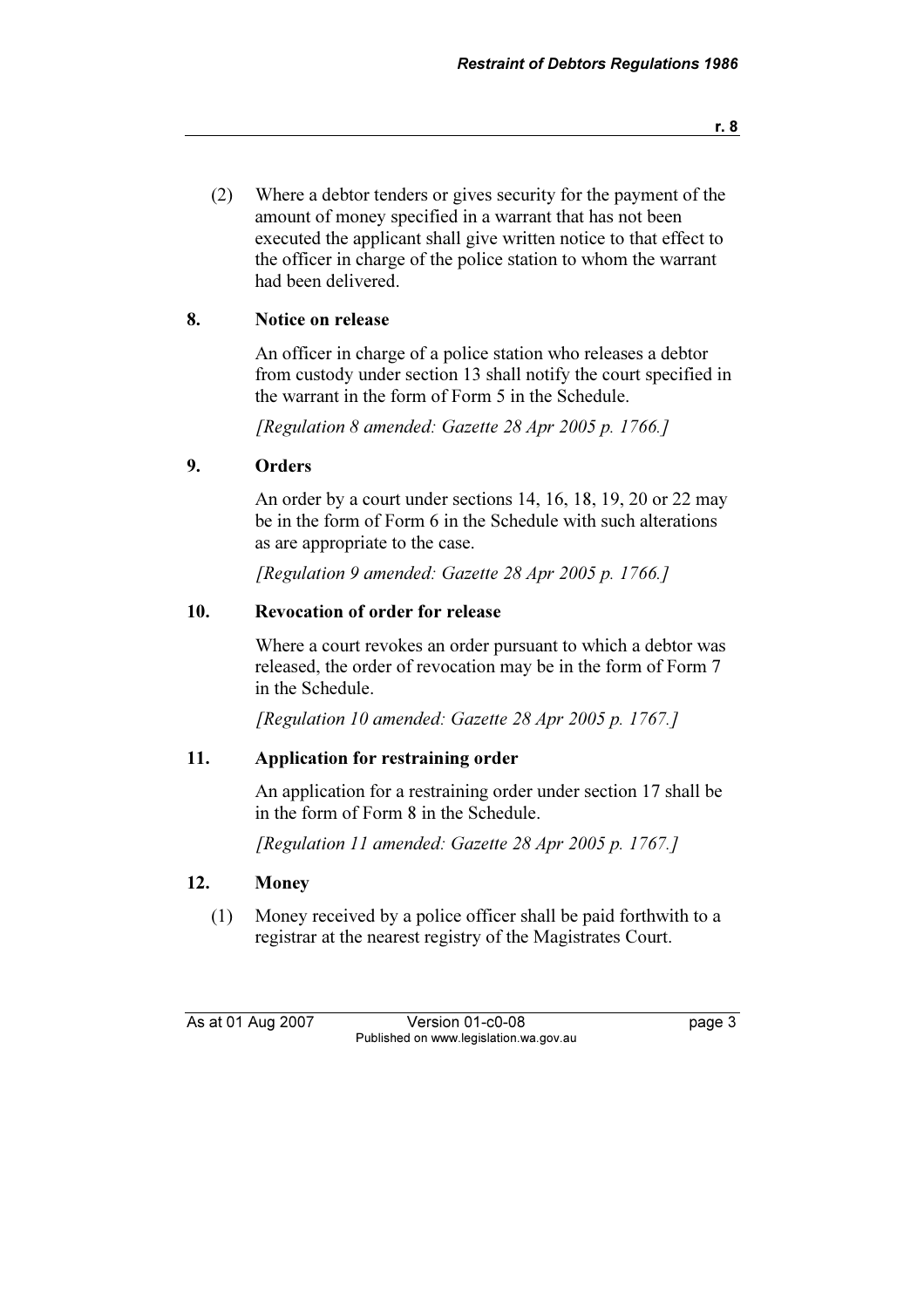r. 14

- (2) The registrar of the court with whom money has been deposited under the Act shall retain the money in a trust account or transmit it to the relevant officer of the department principally assisting the Minister in the administration of the Act.
- (3) The registrar, upon production of such documents and orders as may be required, and being satisfied that it is proper to do so, may pay, or authorise the relevant officer of the department to pay, the money to the appropriate party.

[Regulation 12 amended: Gazette 31 Jul 2007 p. 3803-4.]

# 13. Fees

 The fee to be paid in respect of the execution or attempted execution of a warrant is the fee set out in the Magistrates Court (Fees) Regulations 2005 Schedule 1 Division 3 item 3(b).

[Regulation 13 inserted: Gazette 28 Apr 2005 p. 1767.]

# 14. Offence and penalty

 A person who contravenes or fails to comply with any of these regulations, commits an offence. Penalty: \$200.

page 4 Version 01-c0-08 As at 01 Aug 2007 Published on www.legislation.wa.gov.au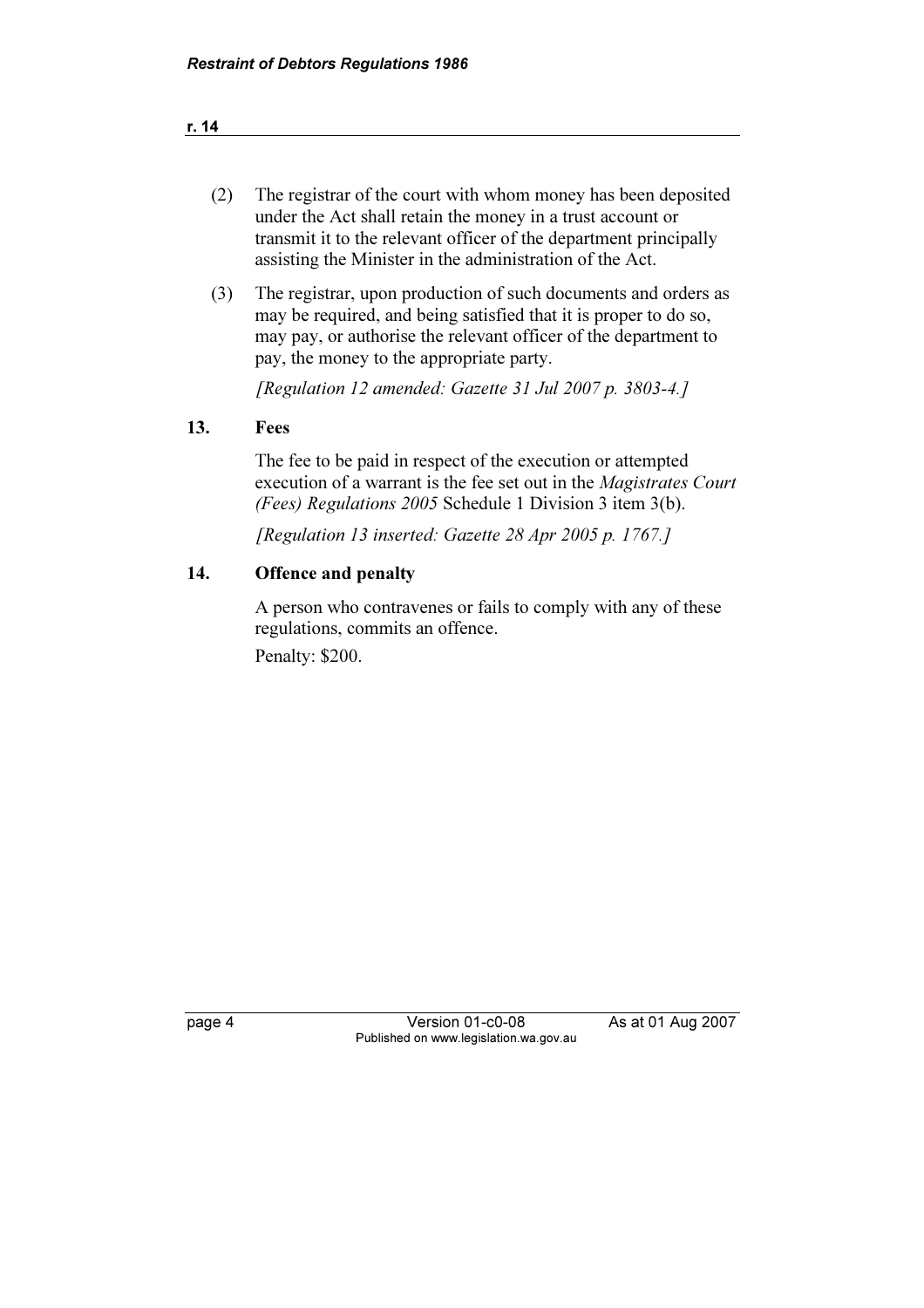# Schedule

#### Form 1

Restraint of Debtors Act 1984

[Sections 5 and 7]

#### APPLICATION FOR WARRANT

 $To^*$  — (a) a judicial officer of the Supreme/District Court.

(b) a magistrate/justice.

I, ............................................................................................................................. of ............................................................................................................................ the undersigned applicant say that ......................................................................... of ............................................................................................................................

(hereinafter described as the debtor) is indebted to me in the sum of \$................, and ask that a warrant be issued preventing the said debtor from leaving the State.

Attached hereto is my affidavit in support of this application.

If a warrant is issued I undertake to notify the court forthwith upon payment of the claim or provision of security for the payment of the claim.

........................................................

Applicant

........................................................ Date

\*See section 5 and delete that which is not applicable.

As at 01 Aug 2007 Version 01-c0-08 page 5 Published on www.legislation.wa.gov.au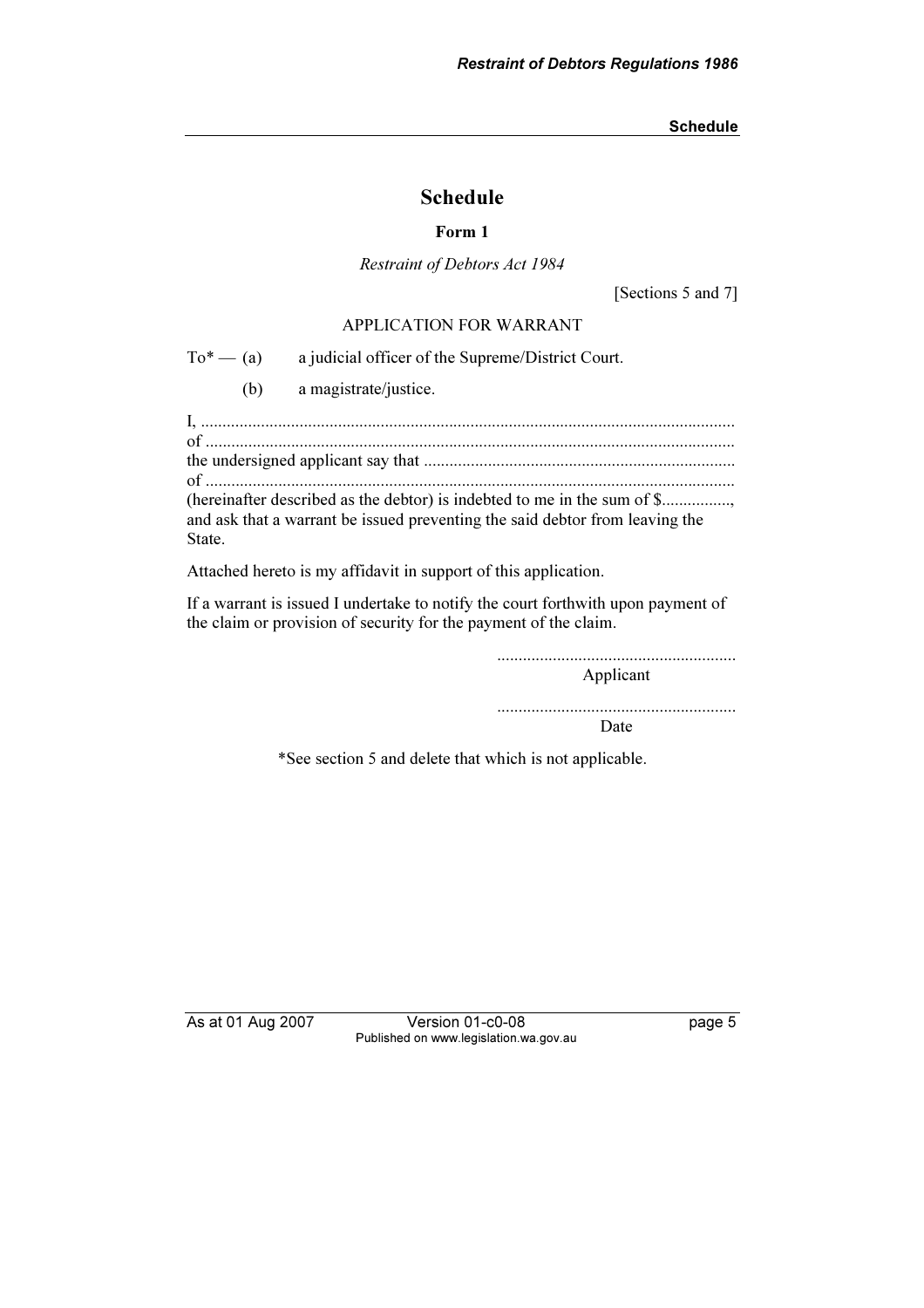#### Form 2

#### Restraint of Debtors Act 1984

[Sections 6, 7 and 15]

#### WARRANT FOR ARREST OF DEBTOR

To all non-commissioned officers and constables in the Western Australian Police Force.

| for a warrant for the debtor to be arrested and brought before the court specified |
|------------------------------------------------------------------------------------|
| hereunder.                                                                         |

YOU are hereby required —

- (a) to arrest the said debtor, and to lodge him in the custody of the officer in charge of the nearest police station;
- (b) to serve the debtor with a copy of this warrant and where the warrant was issued under section 6 or 7 a copy of the application upon which the warrant was issued and any further affidavit in support of the application.

This warrant further requires you the officer in charge of that police station to cause the debtor (unless he may otherwise be lawfully released) to be brought before the specified court within 24 hours of receiving the debtor into custody or as soon as is practicable thereafter.

The debtor shall be forthwith released from custody —

- (a) if he  $-$ 
	- (i) tenders to the applicant, in a form acceptable to the applicant, the amount of money specified above and the costs so specified;
	- (ii) gives security to the satisfaction of the applicant for the payment of the moneys in this warrant; or

page 6 Version 01-c0-08 As at 01 Aug 2007 Published on www.legislation.wa.gov.au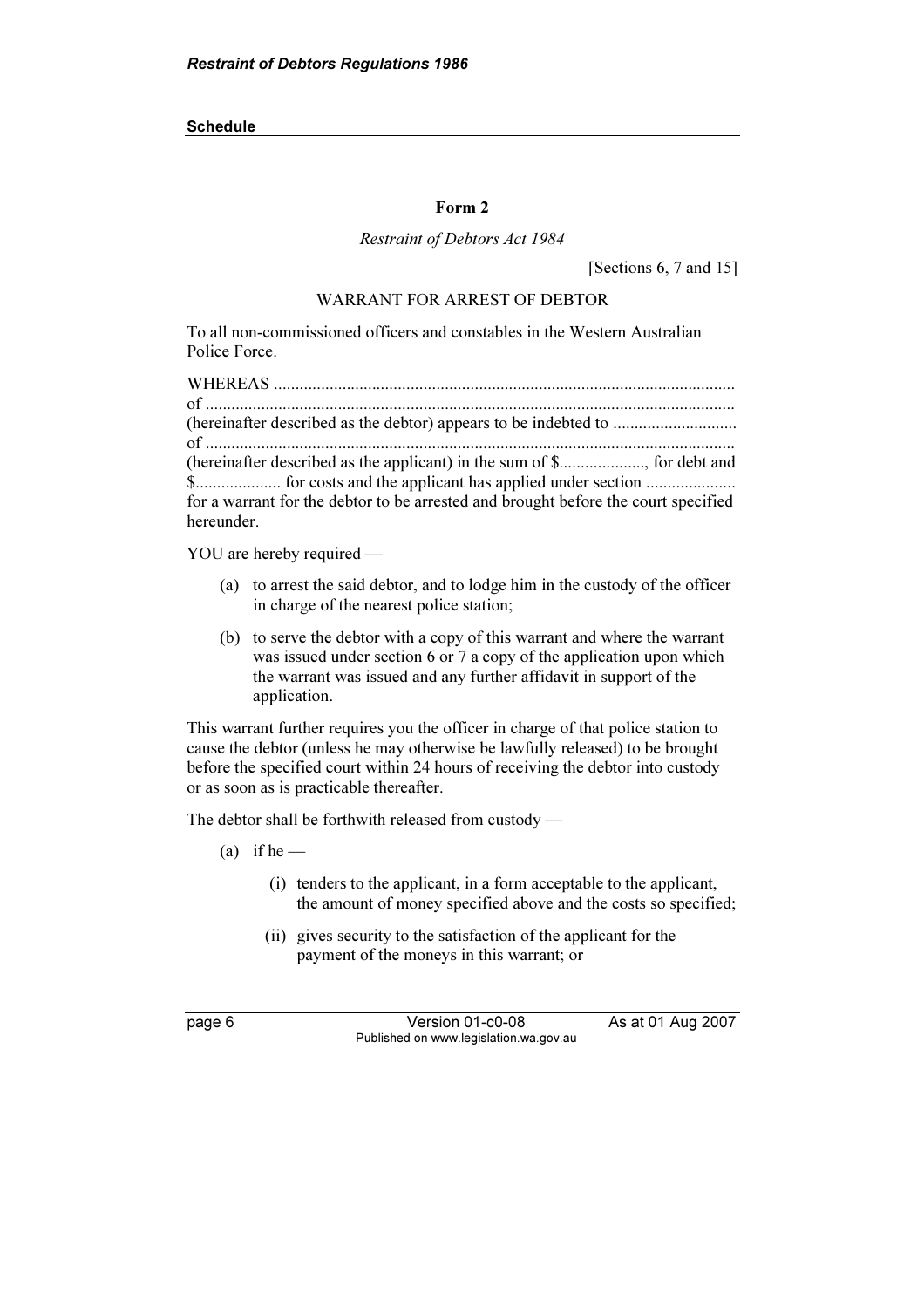| (iii) pays to the officer in charge of the police station for deposit<br>with the specified court the amount of money specified in this<br>warrant to abide the determination of the claim; or |                                                 |              |                                           |  |  |
|------------------------------------------------------------------------------------------------------------------------------------------------------------------------------------------------|-------------------------------------------------|--------------|-------------------------------------------|--|--|
| (b) if $-$                                                                                                                                                                                     |                                                 |              |                                           |  |  |
| (i) the applicant consents in writing to the release of the debtor; or                                                                                                                         |                                                 |              |                                           |  |  |
|                                                                                                                                                                                                | (ii) a court directs the release of the debtor. |              |                                           |  |  |
|                                                                                                                                                                                                |                                                 |              |                                           |  |  |
| Dated at                                                                                                                                                                                       | on                                              |              | 20                                        |  |  |
|                                                                                                                                                                                                |                                                 |              | Judicial Officer<br>Magistrate<br>Justice |  |  |
|                                                                                                                                                                                                |                                                 | Endorsement. |                                           |  |  |
|                                                                                                                                                                                                | This warrant was executed by me at<br>20        | , at         | $am/pm$ on                                |  |  |
|                                                                                                                                                                                                |                                                 |              |                                           |  |  |
|                                                                                                                                                                                                |                                                 |              |                                           |  |  |

As at 01 Aug 2007 Version 01-c0-08 page 7 Published on www.legislation.wa.gov.au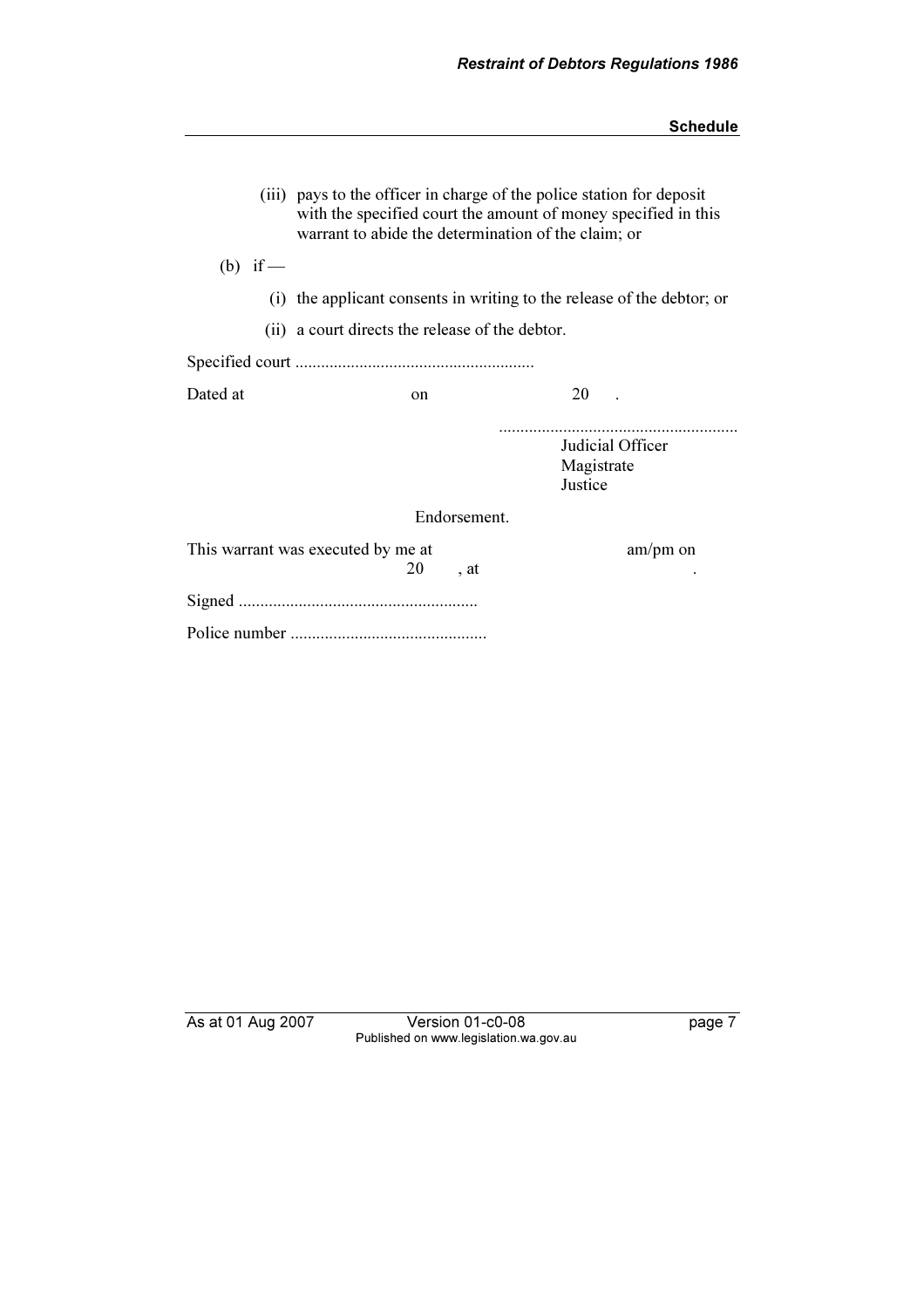#### Form 3

# Restraint of Debtors Act 1984

[Section 6]

#### SUMMONS

| applicant) that you are indebted to him in the sum of \$, and the sum of<br>\$, for costs, and that you are about to leave the State and an<br>application has been made for a warrant to issue for the purpose of preventing<br>you from leaving the State: |  |  |  |
|--------------------------------------------------------------------------------------------------------------------------------------------------------------------------------------------------------------------------------------------------------------|--|--|--|
| YOU ARE hereby summoned to attend the court specified below on the date<br>and at the time indicated to answer the allegation.                                                                                                                               |  |  |  |
| If you fail to attend in response to this summons a warrant may issue for your<br>arrest.                                                                                                                                                                    |  |  |  |
| However, you are not required to appear if —                                                                                                                                                                                                                 |  |  |  |
| you have tendered to the applicant the amount of money specified<br>(a)<br>above; or                                                                                                                                                                         |  |  |  |
| (b) you have given security to the satisfaction of the applicant for the<br>payment of the money so specified; or                                                                                                                                            |  |  |  |
| you have deposited with the court specified herein the amount of<br>(c)<br>money referred to above, to abide the determination of the claim.                                                                                                                 |  |  |  |
| At the hearing the court may with your consent, and that of the applicant, hear<br>and determine the claim for the alleged debt whether it otherwise has<br>jurisdiction or not, or decline to hear it, or make an order for costs.                          |  |  |  |
|                                                                                                                                                                                                                                                              |  |  |  |
| 20<br>Signed at<br>on                                                                                                                                                                                                                                        |  |  |  |
| Judge, Magistrate, Justice                                                                                                                                                                                                                                   |  |  |  |

page 8 Version 01-c0-08 As at 01 Aug 2007 Published on www.legislation.wa.gov.au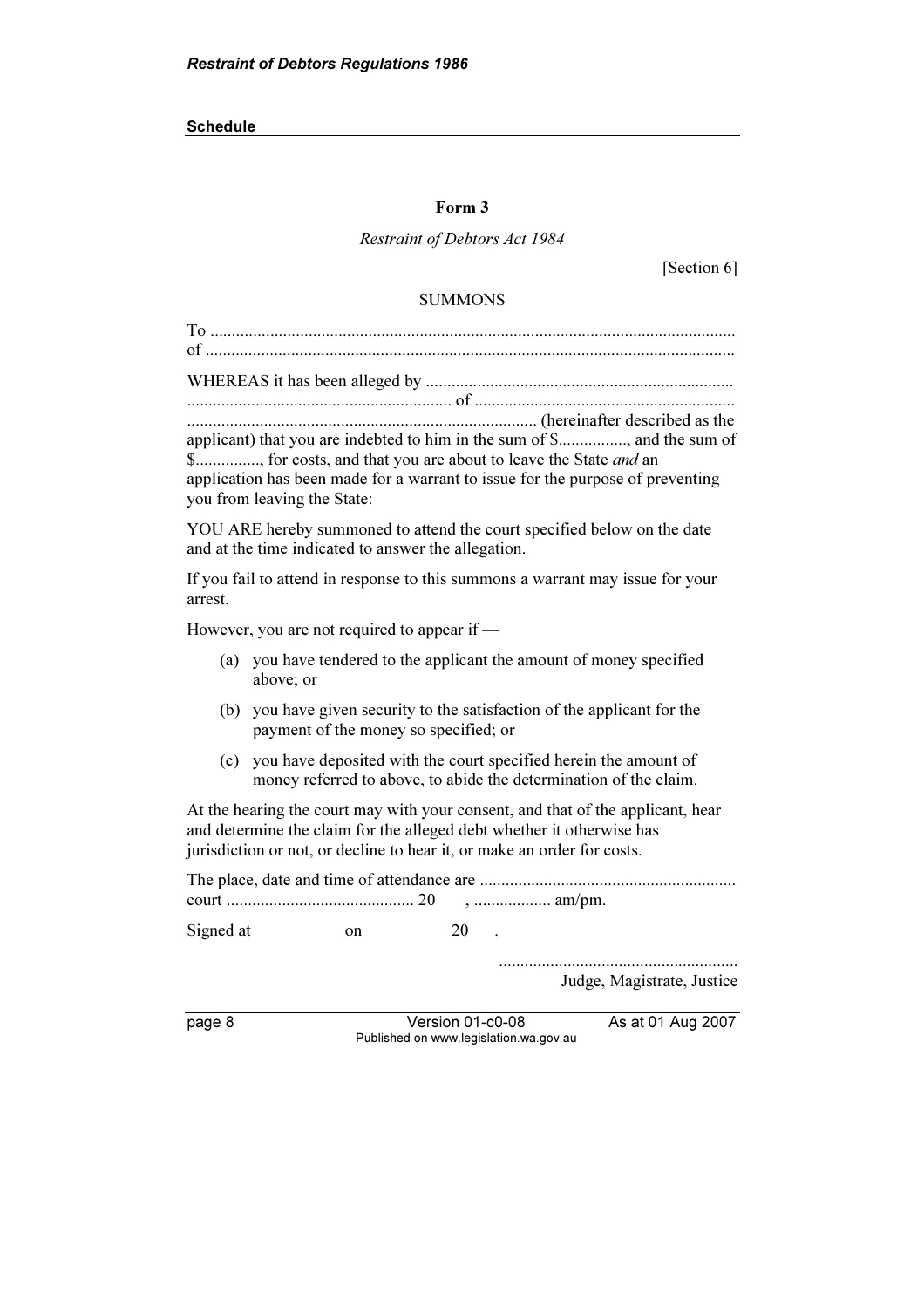#### Form 4

#### Restraint of Debtors Act 1984

[Section 10]

#### **NOTICE**

To \* the Registrar Supreme/District Court/Magistrates Court at ........................................................ In the matter of .................................................................................... (applicant) and ...................................................................................... (hereinafter described as the debtor). WHEREAS a summons pursuant to section 6 was issued to the debtor requiring his appearance in your court on ........................................................ at ........................................................ NOTICE is hereby given that the debtor has — \*(a) tendered to me in an acceptable form the amount of money specified;

\*(b) given security to my satisfaction for the amount specified.

Dated 20 20

........................................................

Applicant

\*delete as appropriate.

[Form 4 amended: Gazette 31 Jul 2007 p. 3804.]

As at 01 Aug 2007 Version 01-c0-08 page 9 Published on www.legislation.wa.gov.au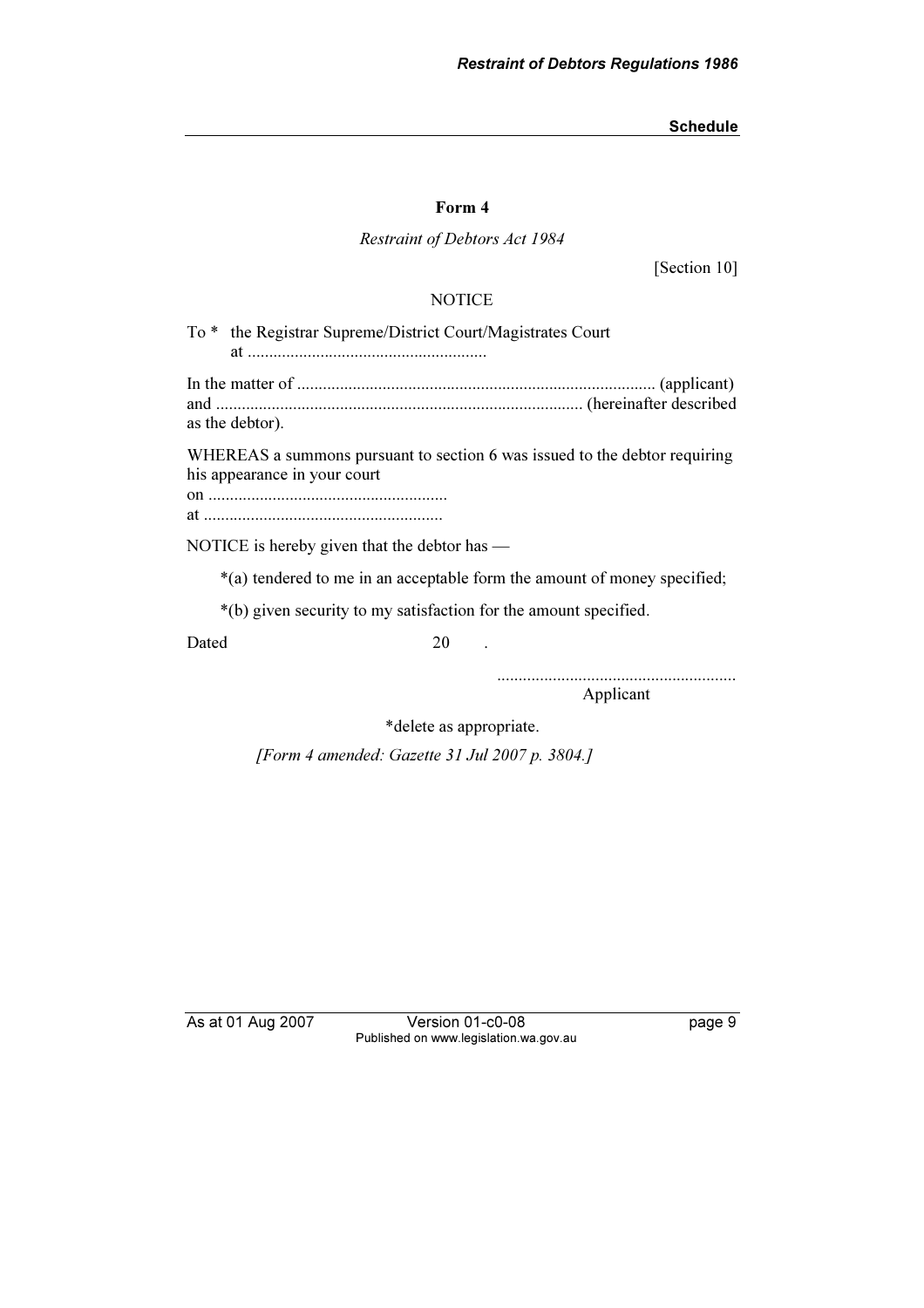#### Form 5

#### Restraint of Debtors Act 1984

[Section 13]

#### RETURN TO WARRANT WHERE DEBTOR RELEASED

In the matter of ....................................................................................... applicant and ...................................................................................... (hereinafter described as the debtor.)

Whereas the debtor has been detained in my custody pursuant to a warrant issued under section ........................... and dated ........................... 20 , and whereas —

 $*(a)$  the debtor has —

- \*(i) tendered to the applicant;
- \*(ii) given security to the applicant; or
- \*(iii) paid to me for deposit with the court,

the sum of \$ (being the amount claimed plus costs); or

\*(b) the applicant has consented in writing to the release of the debtor,

the debtor is entitled to be released from custody, and has accordingly been released from custody.

To Registrar

Court

........................................................ Signature Officer in charge Police Station

\*delete as appropriate.

[Form 5 amended: Gazette 31 Jul 2007 p. 3804.]

page 10 Version 01-c0-08 As at 01 Aug 2007 Published on www.legislation.wa.gov.au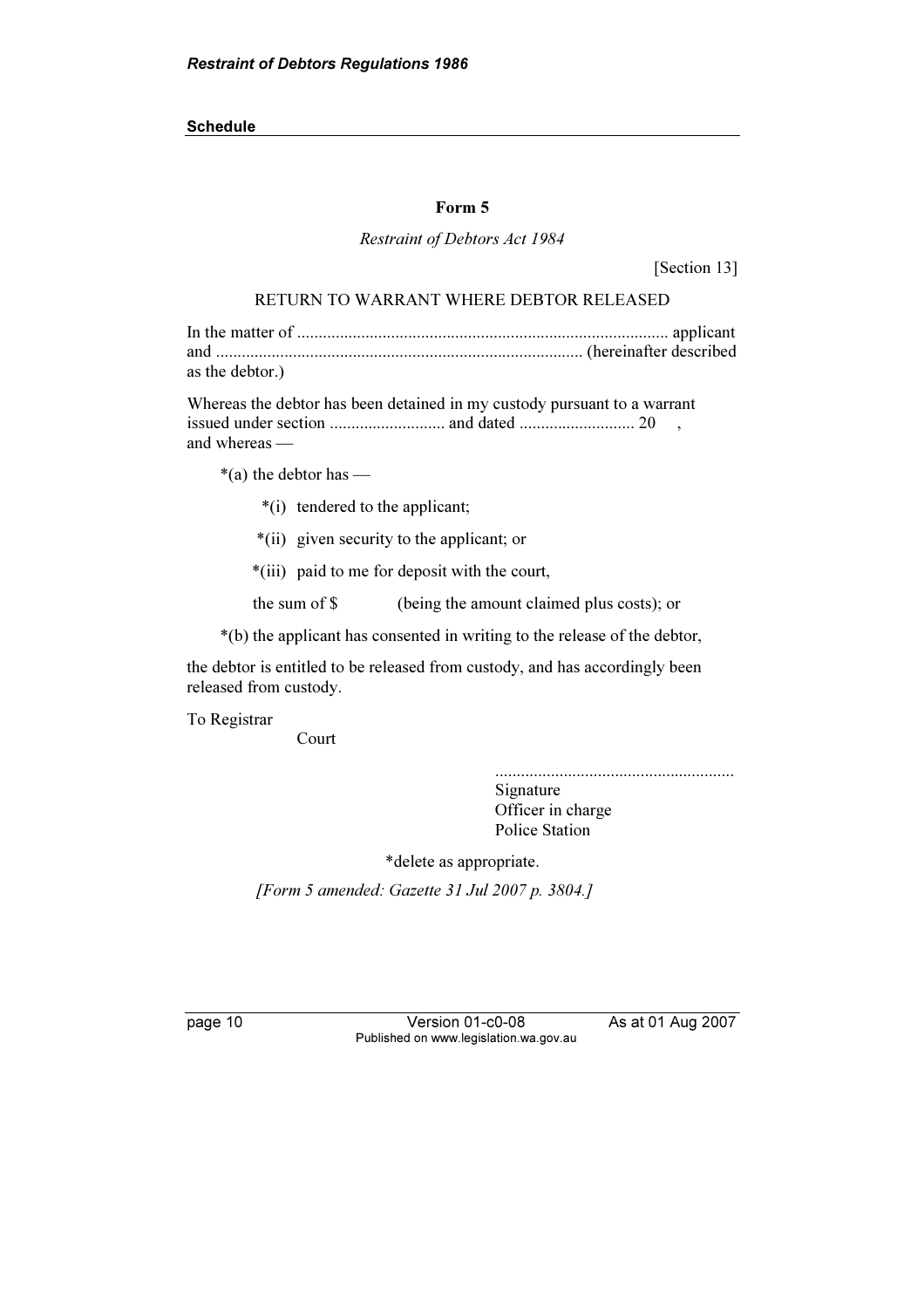#### Form 6

Restraint of Debtors Act 1984

[Sections 14, 16, 18, 19, 20 and 22]

# ORDER

| (hereinafter described as the debtor) has been brought before me pursuant to the |
|----------------------------------------------------------------------------------|
|                                                                                  |
|                                                                                  |
| and having heard the parties,                                                    |
| It is ordered                                                                    |

Dated at on 20

........................................................ Judge, Magistrate, Justice

As at 01 Aug 2007 Version 01-c0-08 page 11 Published on www.legislation.wa.gov.au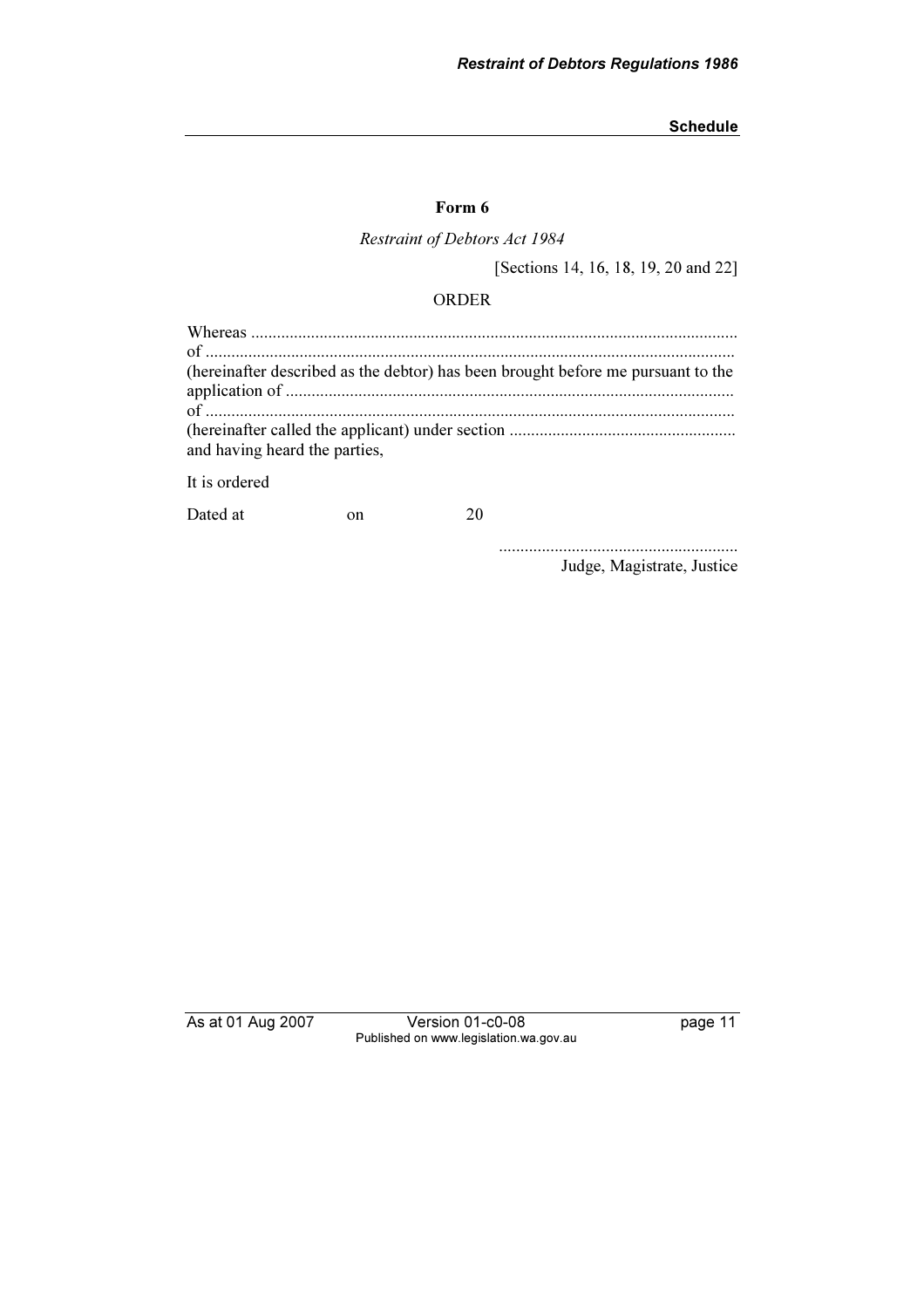#### Form 7

#### Restraint of Debtors Act 1984

[Section  $16(4)$ ]

| and all other non-commissioned officers and constables in the Western |
|-----------------------------------------------------------------------|
| Australian Police Force.                                              |
|                                                                       |
|                                                                       |
|                                                                       |
| made under section 14 or Part V.                                      |

That order for release having now been revoked by me, the debtor is to be detained in custody until he can again be taken before the court.

........................................................

Judge, Magistrate, Justice

page 12 Version 01-c0-08 As at 01 Aug 2007 Published on www.legislation.wa.gov.au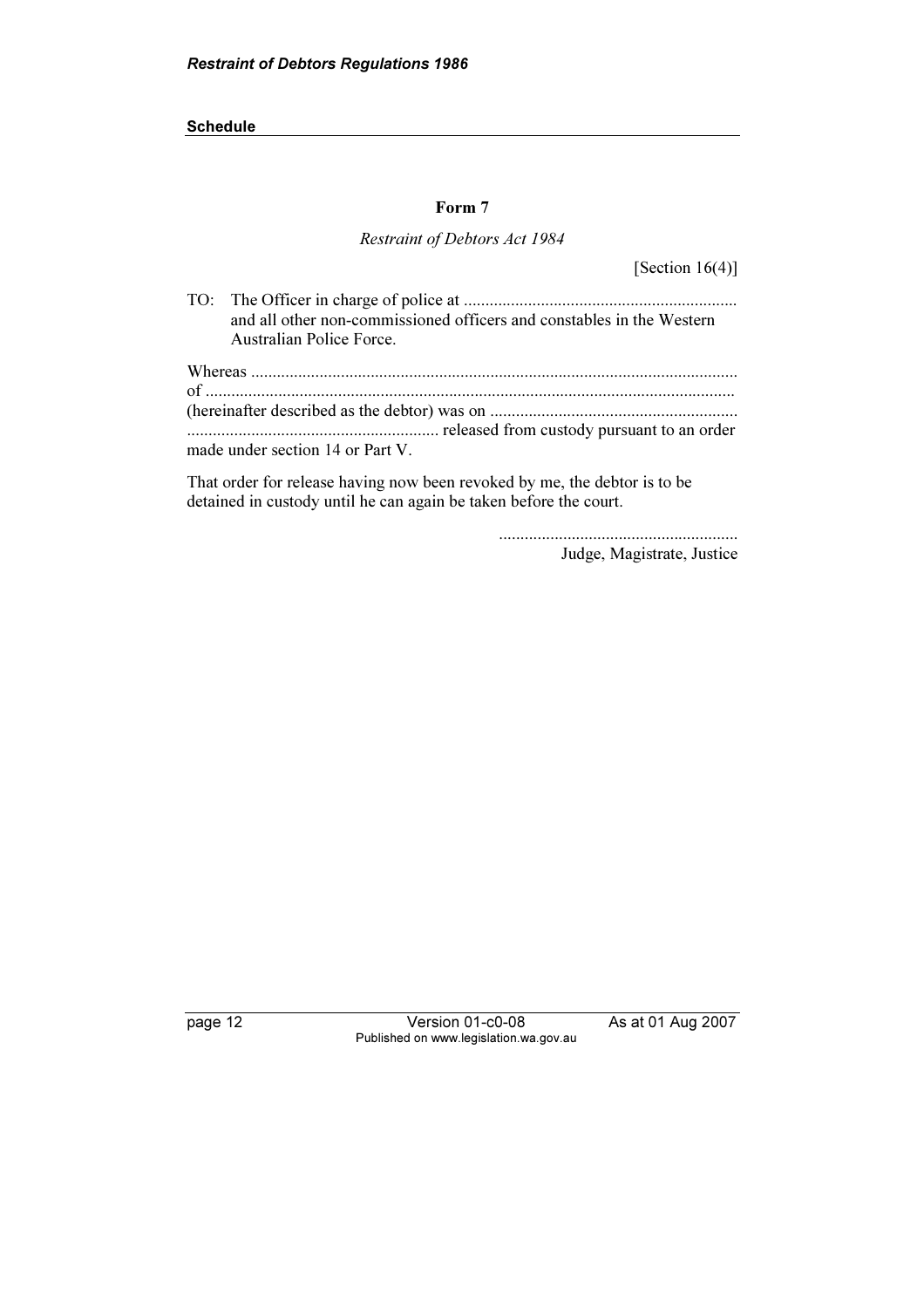#### Form 8

#### Restraint of Debtors Act 1984

[Section 17]

#### APPLICATION FOR RESTRAINING ORDER

| *(a) being the court where proceedings in respect of the alleged debt to<br>which the application relates have been commenced;                       |
|------------------------------------------------------------------------------------------------------------------------------------------------------|
| *(b) in any other case, being a court in which proceedings might be<br>commenced in respect of the alleged debt to which the application<br>relates. |
| (Insert appropriate court and delete (a) or (b) as the case may be)                                                                                  |
| indebted to me in the sum of \$<br>, and hereby apply for an order:                                                                                  |
| being property of the debtor that is situated in the State; or                                                                                       |
| (b)<br>being property of the debtor that is situated in the State.                                                                                   |
| Attached hereto is my affidavit in support of this application.                                                                                      |
|                                                                                                                                                      |

........................................................

Applicant

........................................................

Date

As at 01 Aug 2007 Version 01-c0-08 page 13 Published on www.legislation.wa.gov.au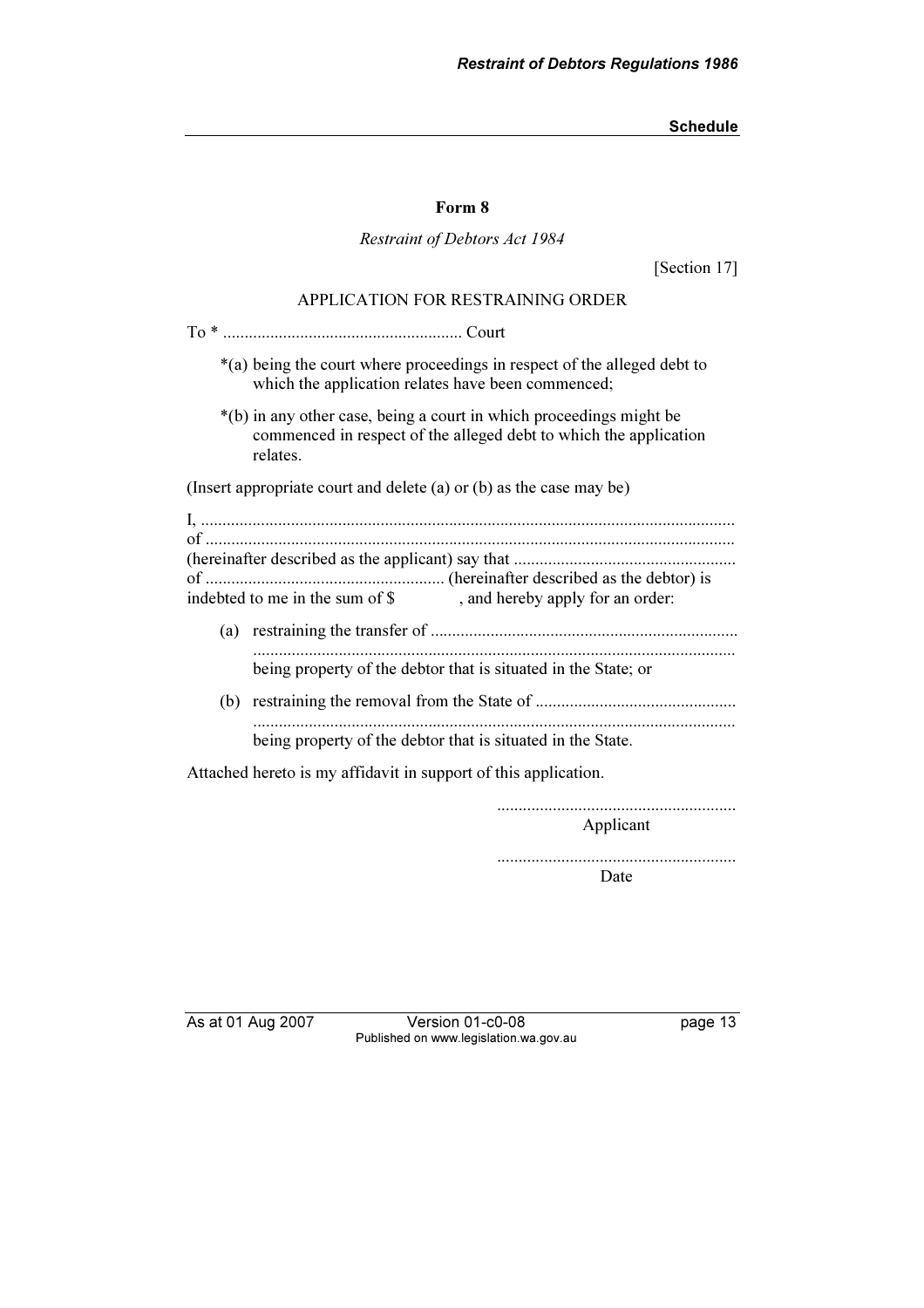## **Notes**

1 This is a compilation of the Restraint of Debtors Regulations 1986 and includes the amendments made by the other written laws referred to in the following table. The table also contains information about any reprint.

#### Compilation table

| <b>Citation</b>                                                                                                     | Gazettal                     | Commencement                                                                                                 |  |  |
|---------------------------------------------------------------------------------------------------------------------|------------------------------|--------------------------------------------------------------------------------------------------------------|--|--|
| <b>Restraint of Debtors Regulations 1986</b>                                                                        | 4 Jul 1986<br>$p. 2286-90$   | 11 Jul 1986 (see r. 2 and <i>Gazette</i><br>11 Jul 1986 p. 2333)                                             |  |  |
| <b>Restraint of Debtors Amendment</b><br>Regulations 1998                                                           | 28 Aug 1998<br>p. 4756-7     | 28 Sep 1998 (see r. 2 and <i>Gazette</i><br>28 Aug 1998 p. 4754)                                             |  |  |
| <b>Reprint 1: The Restraint of Debtors Regulations 1986 as at 12 Dec 2003</b> (includes<br>amendments listed above) |                              |                                                                                                              |  |  |
| <b>Restraint of Debtors Amendment</b><br>Regulations 2005                                                           | 28 Apr 2005<br>p. 1766-7     | 1 May 2005 (see r. 2 and Gazette<br>31 Dec 2004 p. 7128)                                                     |  |  |
| <b>Restraint of Debtors Amendment</b><br>Regulations 2007                                                           | 31 Jul 2007<br>$p. 3803 - 4$ | r. 1 and 2:31 Jul 2007 (see<br>r. $2(a)$ ;<br>Regulations other than r. 1 and 2:<br>1 Aug 2007 (see r. 2(b)) |  |  |

page 14 Version 01-c0-08 As at 01 Aug 2007 Published on www.legislation.wa.gov.au